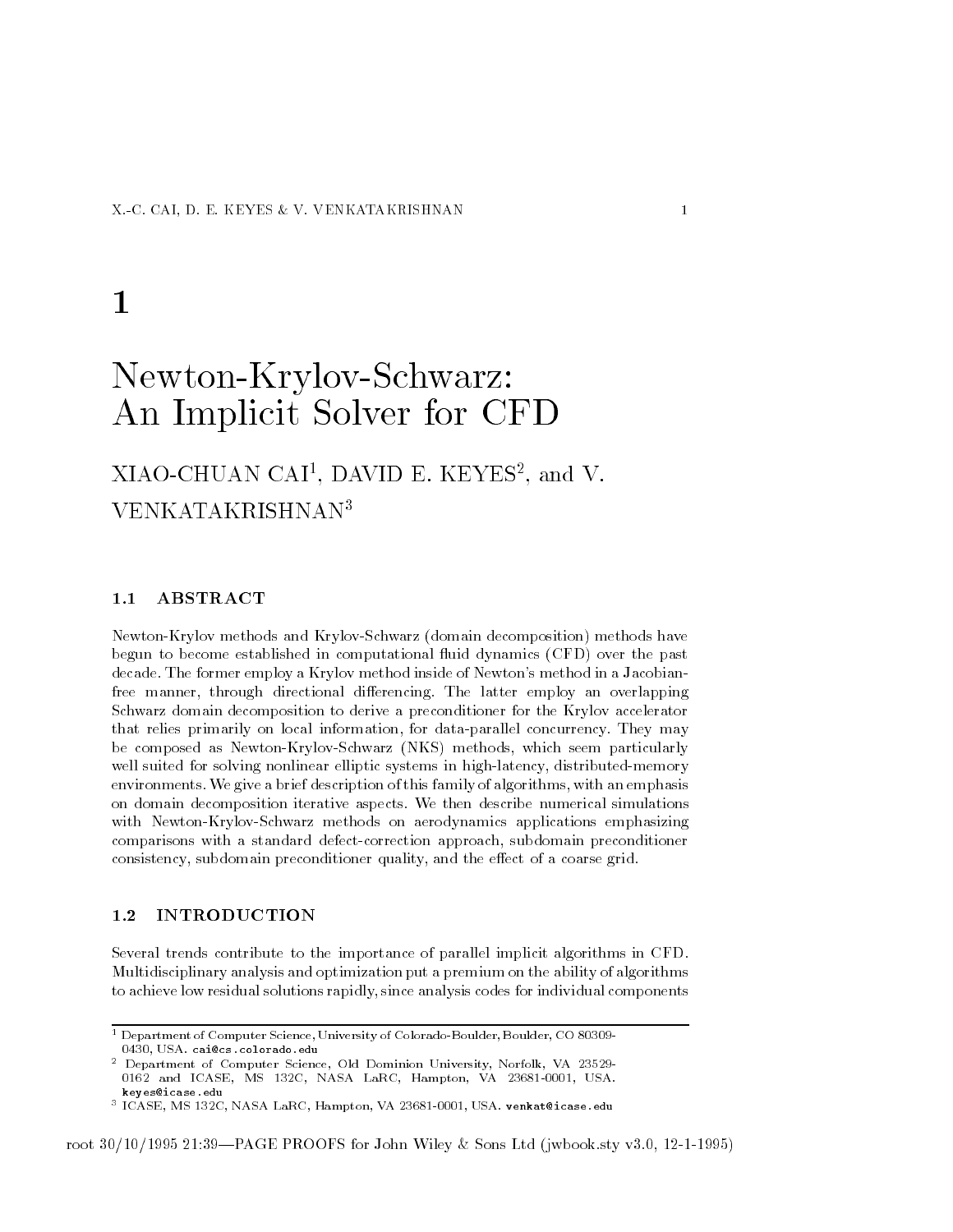are typically solved iteratively and their results are often di erenced for sensitivities Problems possessing multiple scales provide the classical motivation for implicit algorithms and arise frequently in locally adaptive contexts or in dynamical contexts with multiple time scales, such as aero-elasticity. Meanwhile, the never slackening demand for resolution and prompt turnaround forces consideration of parallelism ective cost external responsively particularly particularly at the disputence of the cost of the minimum contr variety represented by workstation clusters

A Newton-Krylov-Schwarz (NKS) method combines a Newton-Krylov (NK) method such as nonlinear GMRES [BS90], with a Krylov-Schwarz (KS) method, such as additive Schwarz  $DWS7$ . The key linkage is provided by the Krylov method, of which the restarted form of GMRES [SS86] is perhaps the best-known example for nonselfadjoint problems. From a computational point of view, the most important characteristic of a Krylov method for the linear system  $Au = f$  is that information about the matrix  $A$  needs to be accessed only in the form of matrix-vector products in a small number (relative to the dimension of the matrix) of carefully chosen directions NK methods are suited for nonlinear problems in which it is unreasonable to compute or store a true Jacobian. However, if the Jacobian  $A$  is ill-conditioned, the Krylov method will require an unacceptably large number of iterations The system can be transformed into the equivalent form  $B_1$   $AB_2$   $v = B_1$   $f$ , where  $v = B_2 u$ , through the action of left and right preconditioners,  $B_1$  and  $B_2$ . It is in the choice of preconditioning where the battle for low computational cost and scalable parallelism is usually won or lost

In KS methods, the preconditioning is introduced on a subdomain-by-subdomain basis, which provides good data locality for parallel implementations over a range of granularities, and allows significant architectural adaptivity. The emphasis today is on operation count complexity and parallel efficiency, which means that Schwarz is usually employed with very modest subdomain overlap and in a two-level form, in which a small global problem is solved together with the local subdomain problems at each iteration. Mathematically, if  $Au = f$  arises as the linearized correction step of a discretized PDE computation, Schwarz operates by:

- 1. Decomposing the space of the solution  $u: \mathcal{U} = \sum_k \mathcal{U}_k$ ;  $k - n$
- 2. Finding the restriction of  $A$  to each  $\mathcal{U}_k \colon\thinspace A_k \enskip = \enskip K_k A \mathcal{K}_k^* \;,$  for some restriction operators  $\kappa_k:\omega\to\omega_k$  and extension operators  $\kappa_k^*: \omega_k\to\omega$  ;
- 3. Forming  $B^{-1}$  from the  $A_k^{\dagger}$ , where the inverse of  $A_k$  is well defined within the  $k^{\text{th}}$  subspace.

In Schwarzstyle domain decompositions to the subspace UK corresponding to subdomain the subspace U  $k$  is the span of nodal basis or other expansion functions with support over the subdomain A practical Schwarz preconditioner is

$$
B^{-1} \equiv \sum_{k} R_{k}^{T} (\tilde{A}_{k})^{-1} R_{k}, \qquad (1.1)
$$

where  $A_k$  is a convenient approximation to  $A_k \equiv R_k A K_k^*$ . In this paper,  $A_k$  is usually an incomplete LU ILU factorization of Ak with modest ll permitted For  $k = 1, 2, \ldots,$  the  $R_k$  and  $R_k^*$  are simply gather and scatter operators, respectively, one for each subdomain with small overlap between the subdomains For an optional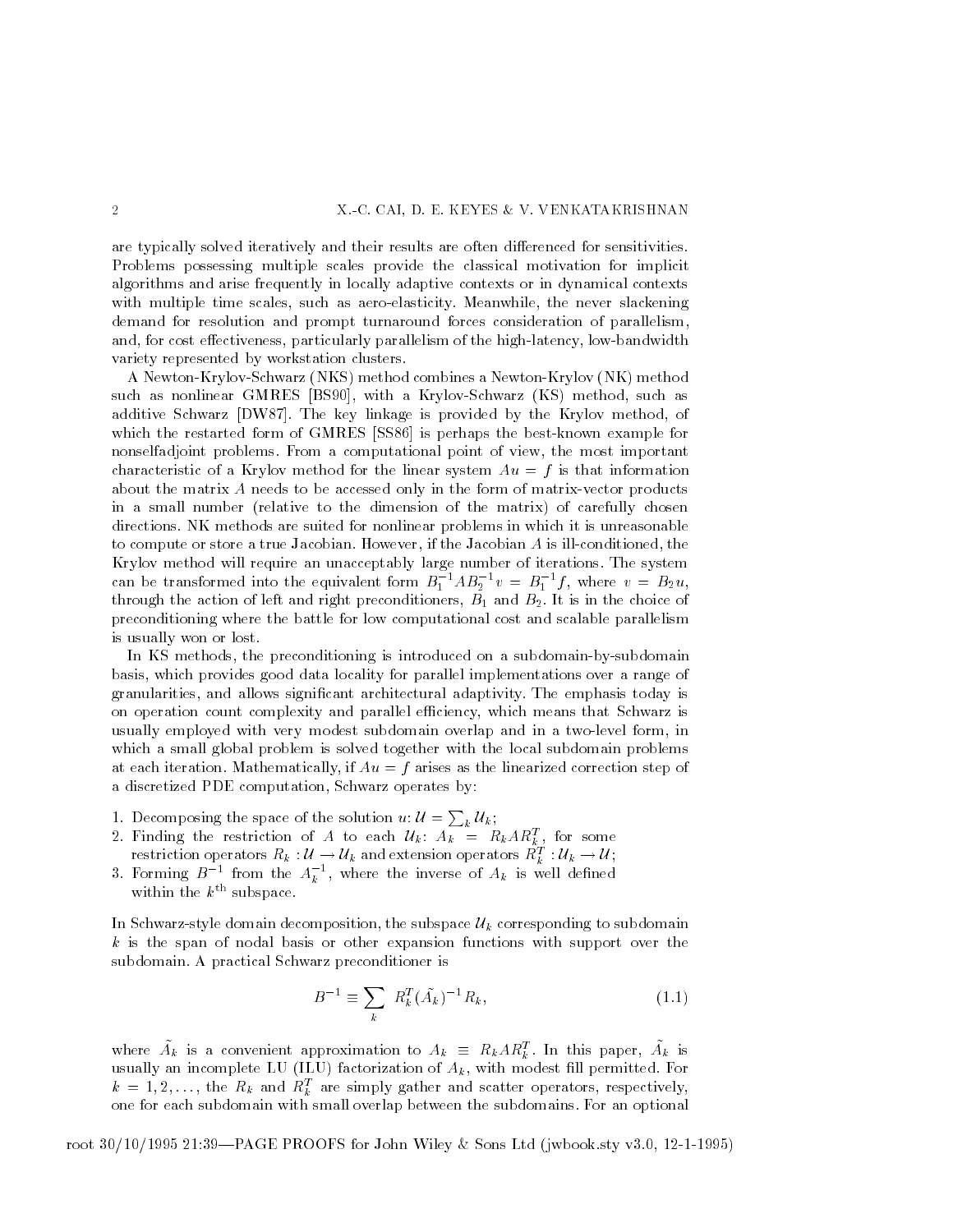### NEWTON-KRYLOV-SCHWARZ METHODS

k term corresponding to the coarse space space space of restriction  $\boldsymbol{A}$  functions and operator in the sense of multigrid, and  $\kappa_0^*$  is the corresponding prolongation. We never actually assemble either A or  $B^{-1}$  globally. Rather, when their action on a vector is needed, a processor governing each subdomain executes local operations. er of data receiving a thin building and its neighbors to complete steam its neighbors to complete steam in th operations on the boundary of the subdomain For the assembly and solution of the coarse-grid component of the preconditioner, data exchanges further than nearest neighbor must generally occur

The two-level form of additive Schwarz can be proved to possess mesh-independent and granularity-independent condition number in elliptically dominated problems. including nonsymmetric and indefinite problems, when the coarse global and fine local operators are solved with sufficient precision. Ref. [CGK94] contains several examples demonstrating this optimality when exact subdomain solvers are used, and thus shows their superiority to global incomplete LU factorizations Architecturally adaptive strategies for dealing with the coarse-grid component of the preconditioner are outlined in  $[GK89]$ . The collection  $[KX95]$  is representative of the state of the art of algorithms, applications, and parallel implementations.

The NKS technique is compared in this paper against a defect correction algorithm common to many implicit codes The objective of either algorithm is to solve the steady-state conservation equations  $f(u) = 0$  through the pseudo-transient form  $\frac{\partial u}{\partial t} + f(u) = 0$ , where the time derivative is approximated by backwards differencing, with a time step that ultimately approaches infinity. A standard defect correction approaches and projection and side residual discretization in an accurate residual discretization of the resid convenient left-hand side Jacobian approximation,  $J_{low}(u)$ , based on a low-accuracy residual  $f_{low}(u)$ , to compute a sequence of corrections,  $\delta u \equiv u^{n+1} - u^{n}$ . Computational short-cuts are employed in the creation of the left-hand side matrix, which may, for instance, be stabilized by a degree of first-order upwinding that would not be acceptable in the discretization of the residual itself

 $\mathcal{J}$  for social using under the non-linear defect correction  $\mathcal{J}$  and the nonlinear defect correction of  $\mathcal{J}$ scheme to drive  $f_{high}(u)$  to zero is to solve approximately for  $u^{n+1}$  in

$$
f_{low}(u^{n+1}) = f_{low}(u^n) - f_{high}(u^n),
$$
\n(1.2)

which may be linearized as

$$
J_{low}(u^n)\delta u = -f_{high}(u^n). \tag{1.3}
$$

In the case of pseudotransient computations of pseudotransient computations  $\Gamma$  approximate  $\Gamma$ on a low-accuracy residual:

$$
J_{low} = \frac{D}{\delta t} + \frac{\partial f_{low}}{\partial u},\tag{1.4}
$$

where D is a scaling matrix. It is required either to solve with  $J_{low}$ , itself, or with some further algebraic or parallel approximation,  $J_{\ell \rho \eta \eta}$  , inconsistency between the leftand right district times prevents the use of large times steps, it, which prevents , result that the steps of being a true Newton method

A Newton-Krylov approach employs a (nearly) consistent left-hand side obtained  $\alpha$  , directionally directional residual residual residual  $\alpha$  fhigh  $\alpha$ 

$$
J_{high}(u^n) \ \delta u = -f_{high}(u^n), \tag{1.5}
$$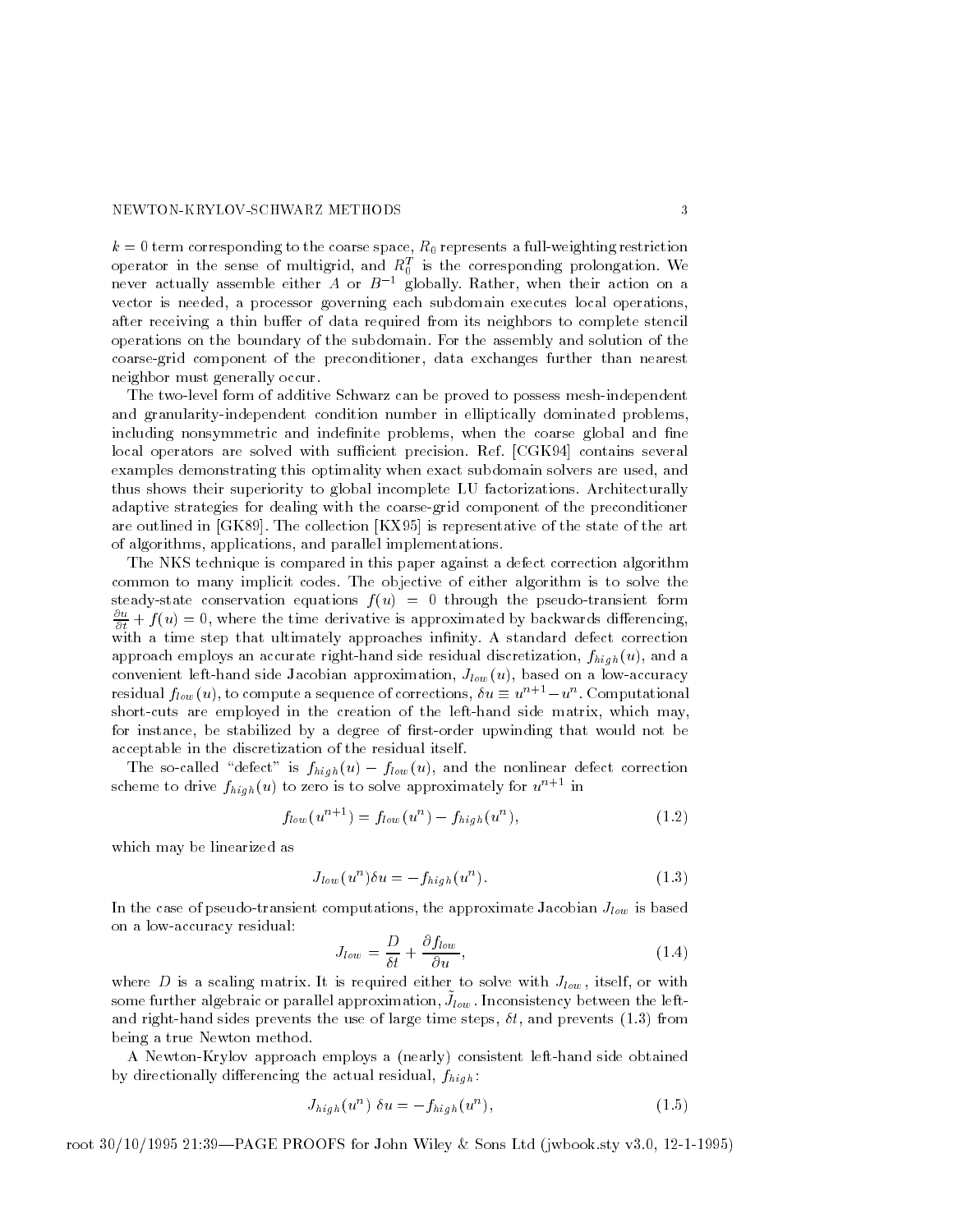in which the action of Jhigh on a vector is obtained through directional di erencing for instance 

$$
J_{high}(u^n)v \approx \frac{1}{h} \left[ f_{high}(u^n + hv) - f_{high}(u^n) \right],
$$
\n(1.6)

where h is a small parameter. The operators on both sides of  $(1.5)$  are based on consistent high-order discretizations; hence time steps can be advanced to values as large as linear conditioning permits, recovering a true Newton method in the limit.

In practice, the convergence of the method is sensitive to the choice of h in  $(1.6)$ , which is not entirely trivial. When  $u$  and  $v$  are comparably scaled, it should ideally sit near the square-root of the machine unit roundoff,  $\sqrt{\varepsilon_{mach}}$ , or around  $10^{-7}$ – $10^{-8}$  in 64-bit precision. Smaller values improve the Taylor approximation upon which  $(1.6)$  is based Larger values preserve more signicant digits when the perturbed residuals on the righthand side of are di erenced in nite precision In a nondimensionalized formulation, the elements of  $u^\ast$  in (1.0) will have an RMS of approximately unity, but the elements of v will have an RMS smaller than unity by a factor of  $\sqrt{n}$ , where n is the dimension of the discrete unknown vector, since GMRES calls the matrix-vector evaluation routine with  $||v||_2 = 1$ . We therefore set h to be  $\sqrt{n \cdot \varepsilon_{mach}}$ . When less is<br>known about the scaling of  $u^n$  and  $v$ , a reasonable choice is  $\sqrt{\varepsilon_{mach}} \cdot (u^n, v) / ||v||^2$ , with guard code to set  $h = \sqrt{\varepsilon_{mach}}$  if  $||v||$  is too small. For a fuller discussion, see [BS90]. For numerical experiments demonstrating the importance of the relative scaling of h in the CFD context  $\mathcal{A}$  is the CFD context. The CFD context is the CFD context of the CFD context is the CFD context.

I reconditioning  $(1.9)$  by  $J_{\{0\}\}\}$ , for instance on the left, as in

$$
(\tilde{J}_{low})^{-1} J_{high}(u^n) \ \delta u = -(\tilde{J}_{low})^{-1} f_{high}(u^n), \qquad (1.7)
$$

shifts the inconsistency from the nonlinear to the linear aspects of the problem This showed be contrasted with the contrasted precedition form of 1911, the state of  $\{1,2,3,4\}$ 

$$
(\tilde{J}_{low})^{-1} J_{low}(u^n) \ \delta u = -(\tilde{J}_{low})^{-1} f_{high}(u^n). \tag{1.8}
$$

At this level of abstraction, it is not clear which is better — many nonlinear steps with cheap subiterations  $(1.8)$ , or a few nonlinear steps with expensive subiterations  $(1.7)$ . Execution time comparisons are more practical arbiters than are rates of convergence for the steady-state residual norm, but running times are sensitive to parametric tuning as well as to architectural parameters. We present a comparison of  $(1.7)$  and  $(1.8)$  in Section 4.

A more comprehensive set of comparisons of this type, comparing  $(1.7)$ ,  $(1.8)$ , and

$$
(\tilde{J}_{high})^{-1} J_{high}(u^n) \ \delta u = -(\tilde{J}_{high})^{-1} f_{high}(u^n) \tag{1.9}
$$

may be found in  $[JF95]$ . Of course,  $(1.9)$  relies on possessing the full high-order Jacobian, and is not a matrix-free method.

We might mislead if we closed this section while failing to emphasize the importance of a globalization strategy when using any of the methods  $(1.7-1.9)$ . Pseudo-transient continuation is usually recommended when a Newton-like method is used on flow problems in primitive variables. In such cases, the steady-state nonlinear residual norm should not be expected to decrease monotonically, and step-selection strategies should not be geared to monotonic decrease. Potential- or streamfunction-based formulations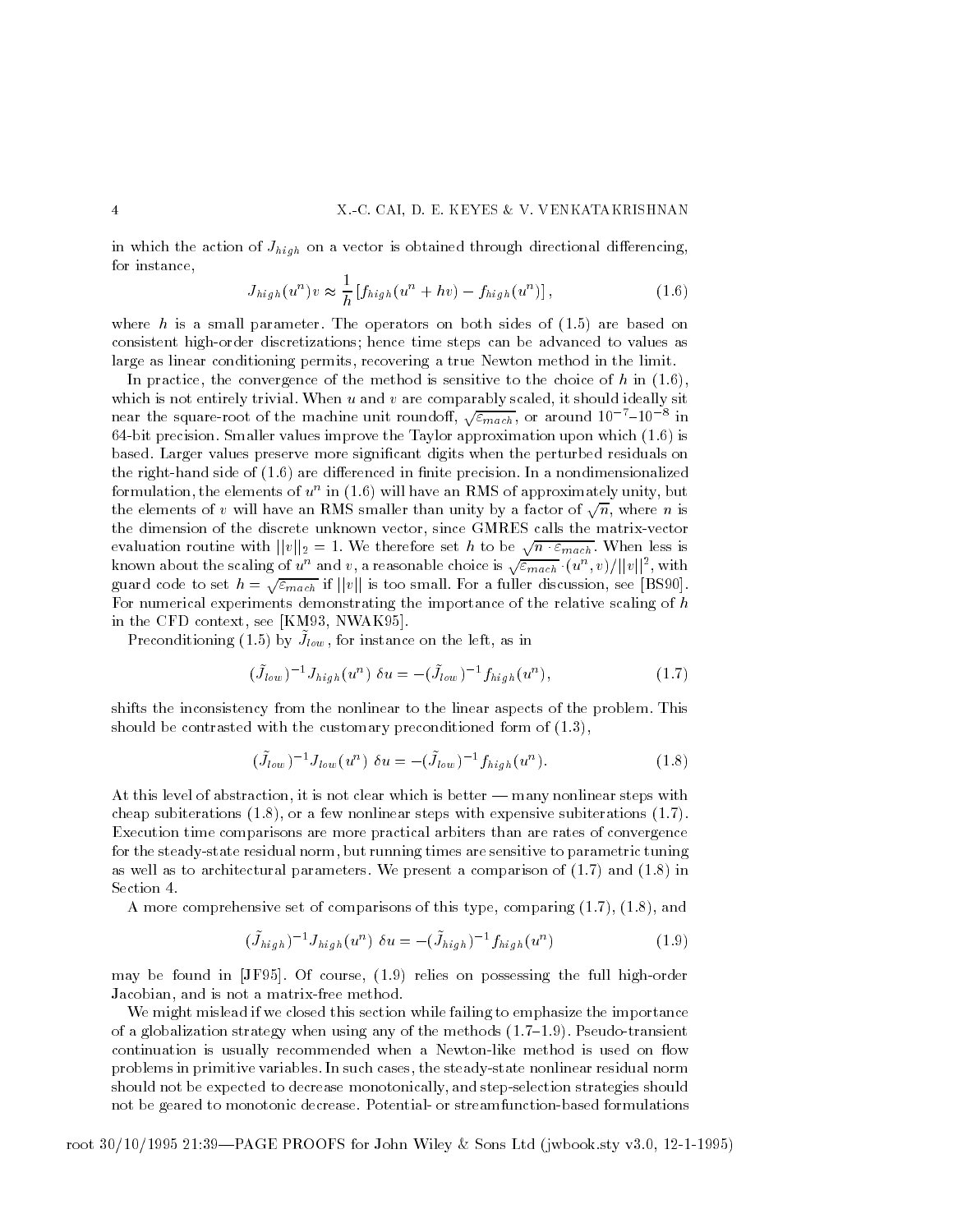#### NEWTON-KRYLOV-SCHWARZ METHODS

can more confidently be posed directly as steady-state problems, but in this case damping strategies for  $\lambda^{\sim}$  in  $u^{\sim}$   $^+$   $\equiv$   $u^{\sim}$   $+$   $\lambda^{\sim}$ o $u$  may be critical to convergence. Strategies for  $\lambda^{\prime\prime}$  that provide as a minimum that  $||f(u^{\prime\prime}|^+)|| \leq ||f(u^{\prime\prime})||$  may need to be supplemented by feasibility checks on the components of  $u^{n+1}$  and/or a strategy that prevents spuriously large (though feasible) fluctuations in the components. In addition, artificial continuation parameters, such as upwinding strength, may enhance the convergence of globally divergent or slowly convergent iterations with near discontinuities in the solution. For transonic potential computations, we have found invaluable the practical advice on viscosity damping in Section of YMB

## 1.3 PARALLEL SCALABILITY OF KRYLOV-SCHWARZ

Practical scalable parallelism is one of the major motivations for research on and implementation of domain decomposition methods in CFD, the operative buzzwords being "faster, bigger, and cheaper." Though it would be premature to attempt to draw conclusions about the optimal algorithm/architecture combination for a given CFD analysis we o er some experimental evidence for the excellent scalability of Krylov-Schwarz methods on a simple problem for which it is relatively easy to isolate the factors that trade o against each other in any such study Without digressing into the renewall into the renewall called nomenclature of scability and scalely called nomenclature an algorithm/architecture combination "scalable" if its parallel efficiency is constant asymptotically, in any of several coordinated limits of discrete problem size  $n$  and parallel granularity p

For an iterative numerical method, in which the total execution time  $T(n, p)$  is the product of an iteration count  $I(n, p)$  with an average cost-per-iteration  $C(n, p)$ , it is useful to separate the parallel efficiency into two factors: numerical efficiency and implementation eciency Numerical eciency n measures the degradation of the convergence rates as the problem is scaled in measure-problem included and interesting if measures as the degradation in the cost per iteration as the problem is scaled. For instance, we may take  $\eta_{ik}$  and  $\eta_{i}$  and  $\eta_{i}$  for  $\eta_{i}$  and  $\eta_{i}$  and  $\eta_{i}$  p  $\eta_{i}$  p  $\eta_{i}$  for  $i$ efficiency is usually very difficult to predict for a nonlinear problem, particularly when refining the grid (increasing  $n$ ) resolves new physics. However, for certain domain decomposition methods applied to model linear problems with smooth solutions, the relative numerical efficiency  $I(n_1, p_1)/I(n_2, p_2)$ , with  $p_2 > p_1$  and  $n_1/p_1 = n_2/p_2$ , can be proved to be  $100\%$  asymptotically.

The proof relies on the link between the rate of convergence of Krylov methods and the condition number of the (preconditioned) operator  $B^{-1}A$ , and on the link between the condition number and the extremal eigenvalues in the symmetric case, which can be estimated by Rayleigh quotients Upper and lower bounds on the condition number of  $B^{-1}A$  may be constructed that are independent of the mesh cell diameter h and the subdomain diameter  $H$ , or that depend only upon their ratio. In turn, h and H can be inversely related to n and p in simple problems. The theory, which has evolved over a decade to cover nonsmooth, nonsymmetric and indefinite problems, as well as nonnested spaces, is digested among other places in  $[CM94]$  and  $[SBG95]$ . Two such numerically optimal methods for the scalar self-adjoint elliptic problem are the two-level additive Schwarz method [DW87] and BPS-I [BPS86], which is a wire-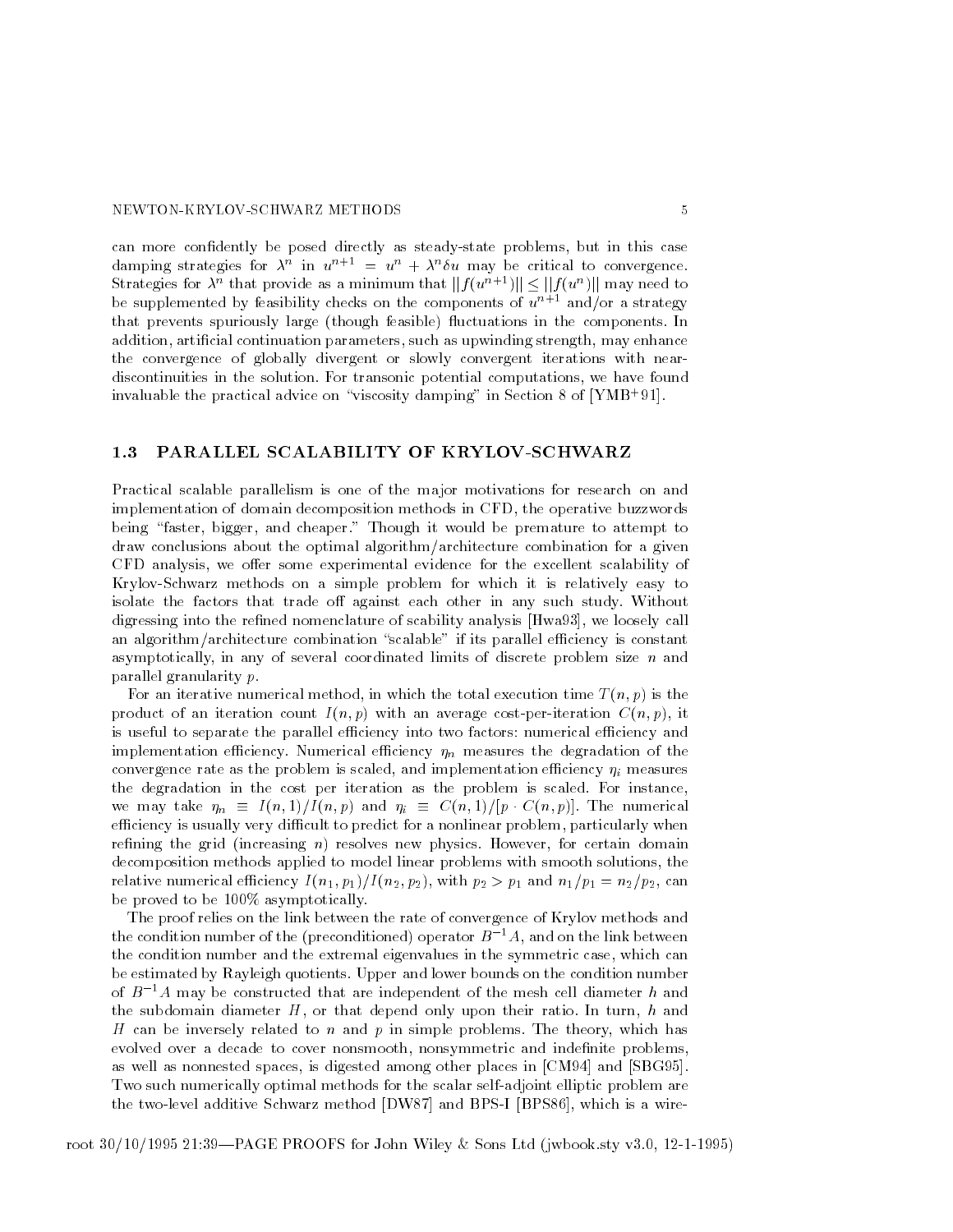**Table 1.1** Pixed-size scalability results  $\equiv$  Foisson problem

| grid cells | #<br>proc. | $#$ iter. | seconds | sec./iter. |
|------------|------------|-----------|---------|------------|
| 262,144    |            | י ו+      | 183.5   | 183.5      |
| 262,144    |            |           | 325.7   | 40.7       |
| 262,144    | 16         | 12        | 96.7    | 8.1        |
| 262.144    | 64         | 19        | 17 6    | 15         |

**Lable 1.4** Fixed-memory-per-node scalability results  $\equiv$  1 01880 if problem

| grid cells | #<br>proc. | $#$ iter. | seconds | sec./iter. |
|------------|------------|-----------|---------|------------|
| 16,384     |            | - *       | 875     | 8.75       |
| 65,536     | 4          |           | 58.4    | 8.34       |
| 262,144    | 16         | 12        | 96.7    | 8.06       |
| .048.576   | 64         |           | 912     | 829        |

basket (Schur complement-based) method. Before presenting parallel CFD results, we illustrate the performance achievable by such methods on contemporary parallel systems. Implementation efficiencies have improved substantially since we conducted our first such study in 1985.

A message-passing code for the Poisson problem on a unit square described in [KG87] was converted to MPI [MPI94] and ported to several machines. With convergence defined as five orders of magnitude reduction in (unpreconditioned) residual, as in [KG87], we tested both fixed-size scalability and fixed-memory-per-node scalability on an Intel Paragon with  $1, 4, 16$ , or  $64$  subdomains, with one subdomain per processor. The results for a fixed-size  $512 \times 512$  grid are shown in Table 1.1. Table  $1.2$  is based on a problem size that grows from  $16K$  to  $1M$  unknowns, with a  $128 \times 128$  subdomain problem on every processor. (The third row is common to both tables

On each subdomain, a direct FFT-based method is employed, so that only one iteration is required in the uni-processor case. Asymptotically, approximately 12 iterations are required, independent of the granularity. As seen in the column "sec./iter." in Table 1.2, the implementation efficiency is near perfect in this granularity range Problems can be solved in constant time as resolution and processing power are increased in proportion. (We expect implementation efficiency to degrade eventually at higher granularity, due to a sequential bottleneck in the coarse-grid part of the preconditioner.) Consulting the "sec./iter." column of Table 1.1, we note a super-unitary implementation efficiency - as  $p$  increases by a factor of 4, runtime decreases by more than a factor of 4. This is attributable to the cacheing or paging advantages of domain-based array blocking, which are clearly more important than communication e ects in this range of n and p

In general CFD applications nding a coste ective coarsegrid operator is not straightforward, and one is often resigned to a Schwarz-preconditioned operator that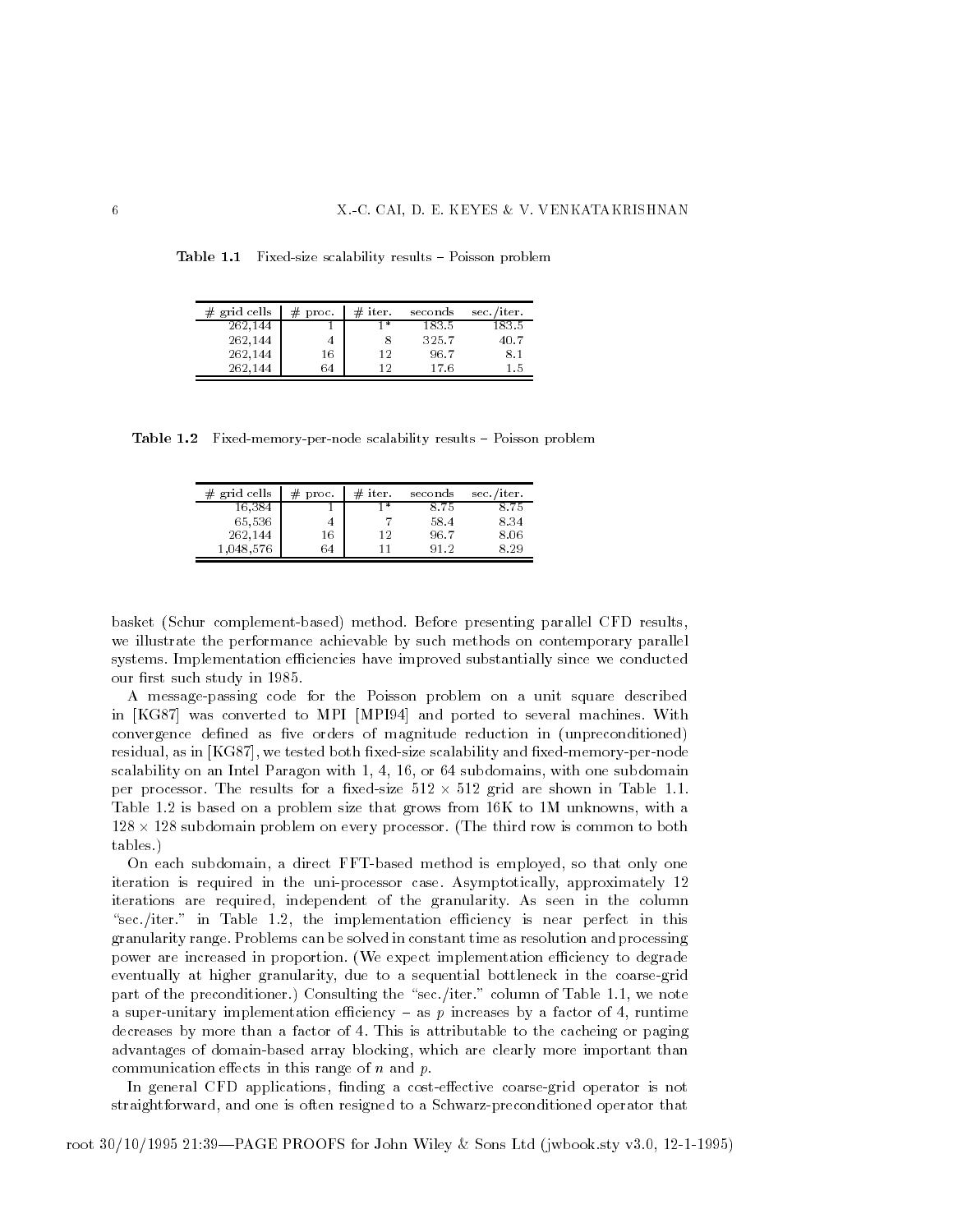| Machine       | proc. | seconds |
|---------------|-------|---------|
| IBM SP2       | 16    | 65 2    |
| Intel Paragon | 64    | 912     |
| SPARC Cluster | 16    | 124.5   |

**Table 1.5** Inter-architecture comparison  $\equiv$  Foisson problem

deteriorates in numerical efficiency as the granularity of the decomposition increases. In such cases, optimizing execution time as a function of granularity is difficult, apart from numerical experimentation

The largest problem solved on the Paragon (a grid of  $1024 \times 1024$ ) was also run on 16 nodes of an IBM SP2 and on 16 SPARCstations connected by Ethernet (during a relatively quiescent period of the CPUs and the network). The overall runtime results are shown in Table - It is apparent that in Table - It is a memory workstations on an Ethernet are competitive with more expensive machines built around proprietary dedicated-link interconnects (a mesh for the Paragon, a multi-stage bi-directional switch for the SP2). This is due to the relatively small communication-tocomputation ratio ratio for the computation of the cost is encouraging for cost corrections. large-scale CFD computations, at least for dedicated clusters. Parallel workstation cluster implementations [CGKT94] of structured-grid Euler problems reveal the vulnerability of highly synchronous algorithms, including Krylov methods with their frequent inner product calls, to a non-dedicated environment. The other three main sources of communication inefficiency in parallel algorithms, namely load imbalance, latency, and finite bandwidth, are believed to impose much less serious limits on the number of workstations that can be clustered together to solve PDEs than frequent synchronization of non-dedicated resources.

## 1.4 AERODYNAMICS APPLICATIONS

In this section we present parallel numerical results for two di erent formulations of inviscid, subsonic compressible external flow over two-dimensional airfoils using Newton-Krylov-Schwarz. The formulation with greater fidelity to the flow physics is the set of Euler equations

$$
\nabla \cdot (\rho \mathbf{v}) = 0 \tag{1.10}
$$

$$
\nabla \cdot (\rho \mathbf{v} \mathbf{v} + pI) = 0 \tag{1.11}
$$

$$
\nabla \cdot ((\rho e + p) \mathbf{v}) = 0 \tag{1.12}
$$

where  $\rho$  is the fluid density,  $\bf{v}$  the velocity,  $p$  the pressure, and  $e$  the specific total energy, together with the ideal gas law,  $p = \rho(\gamma - 1)(e - |\mathbf{V}|^2/2)$ , where  $\gamma$  is the ratio of specific heats.

Under additional restrictive assumptions of irrotationality ( $\mathbf{v} = \nabla \Phi$ ) and isentropy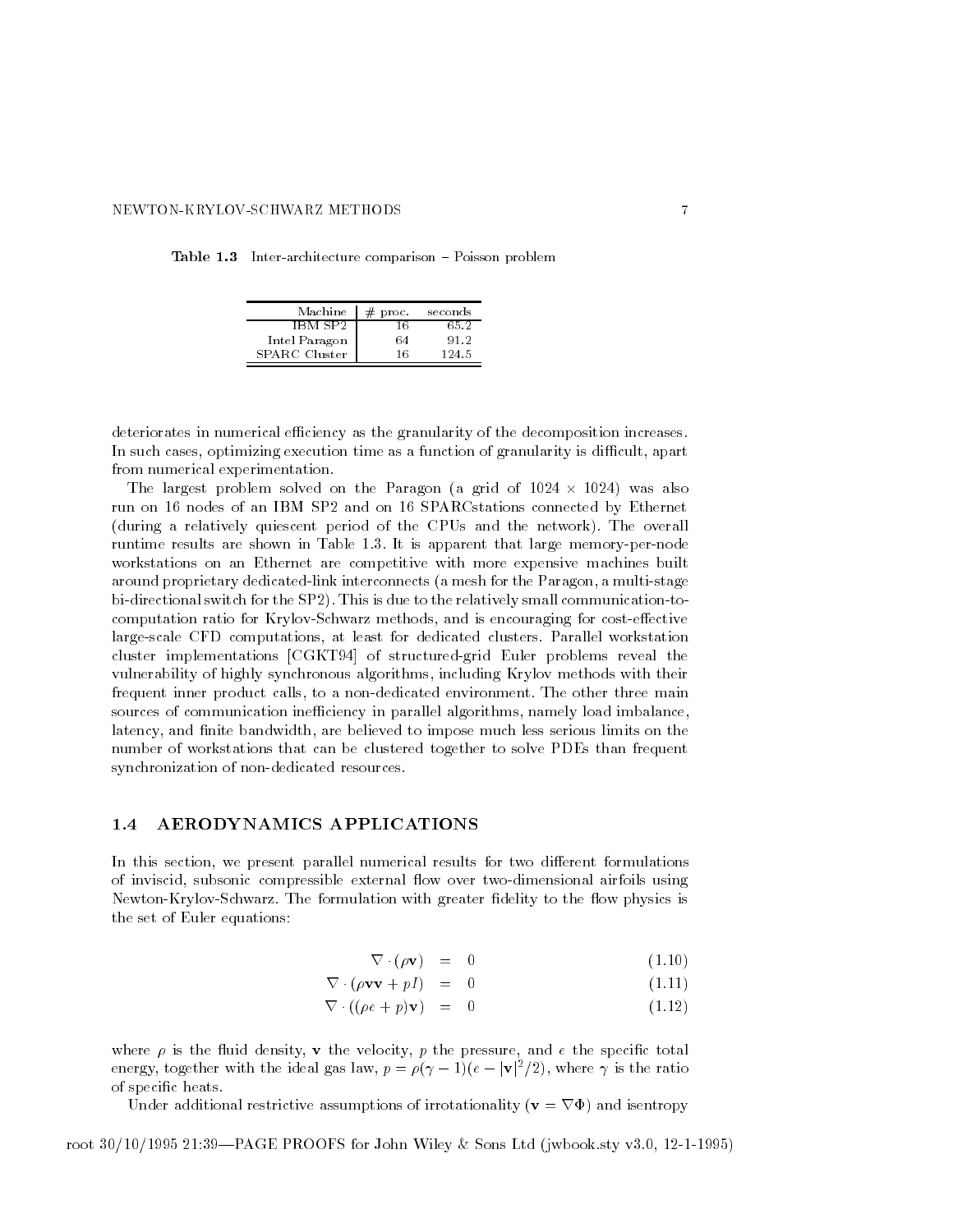(V(p/ $\rho$ ')  $=$  U), one can derive [Hir9U] a scalar equation for the velocity potential  $\Psi$ :

$$
\nabla \cdot (\rho \nabla \Phi) = 0. \tag{1.13}
$$

where  $\mathbf r$  report on a model computation based on  $\mathbf r$ simple in structure, and hence relatively easy to test algorithmic varieties upon. We then report on a computation based on a state-of-the-art unstructured grid solver for  $(1.10-1.12)$ .

#### 1.4.1 I wit I becheved I to do

A nonlinear full potential code has been built as a "laboratory" for parallel algorithms for nonlinear elliptic problems A twolevel Schwarz preconditioner was implemented on top or an early version of the PETSc GMS all the PETSC GMS can be a library of the PETSC incomplete factorization, a variety of subdomain preconditionings, variable subdomain overlap, and a coarse grid of variable density. The coarse grid is not necessarily nested in the underlying decomposition into subdomains, which would be an impractical restriction in real world problems with adaptively refined meshes. Full details may be found in  $[CGK95]$ ; we summarize some representative trends.

Consider the scalar nonlinear BVP

$$
\nabla \cdot (\rho(||\nabla \Phi||)\nabla \Phi) = 0,
$$

where

$$
\rho = \rho_{\infty} \left( 1 + \frac{\gamma - 1}{2} M_{\infty}^2 (1 - \frac{q^2}{q_{\infty}^2}) \right)^{\frac{1}{(\gamma - 1)}},
$$

and where  $q \equiv ||\nabla \Phi||$ .  $M_{\infty} \equiv q_{\infty}/a_{\infty}$  is the free-stream Mach number. Boundary conditions of Neumann or Dirichlet type are derived from inviscid boundary conditions for the velocity The simplest possible problem of aerodynamic interest is a thin nonlifting symmetric airfoil at zero angle of attack The airfoil lies along the x axis, where its shape is parameterized by  $f = y(x)$ . So-called transpiration boundary conditions permit a uniform grid to be employed on a rectilinear domain A complete set of boundary conditions, adequate for testing the nonlinear algebraic solver, if not for extracting accurate results about the underlying continuous problem, is:

- Upstream and far field:  $\Phi = q_{\infty} \cdot x$ ,
- Downstream "-n q
- $S_{\rm{S}}$  , and  $S_{\rm{S}}$  is the set of  $S_{\rm{S}}$ n
- $\bullet$  On parameterized airfoil  $(y = f(x))$ :  $\Psi_n = -q_{\infty} f(x)$ .

See Trimb'91], which motivates our present study, for a more renned treatment of boundary conditions

We study convergence rate and parallel efficiency as functions of the accuracy of the subdomain solvers, the overlap of the subdomains, the density of the coarse grid component of the preconditioner, and the granularity of the decomposition. All tests presented below are on a uniform grid of  $250K$  unknowns  $(512 \times 512)$  for flow over a NACA0012 airfoil at a free-stream Mach number of 0.5. In this problem, it is never necessary to use pseudo-time-stepping to reach the domain of convergence of Newton's method. The initial iterate is the simple uniform flow  $\Phi(x,y) = \int_{x_0}^x q_\infty \mathrm{d}x$ .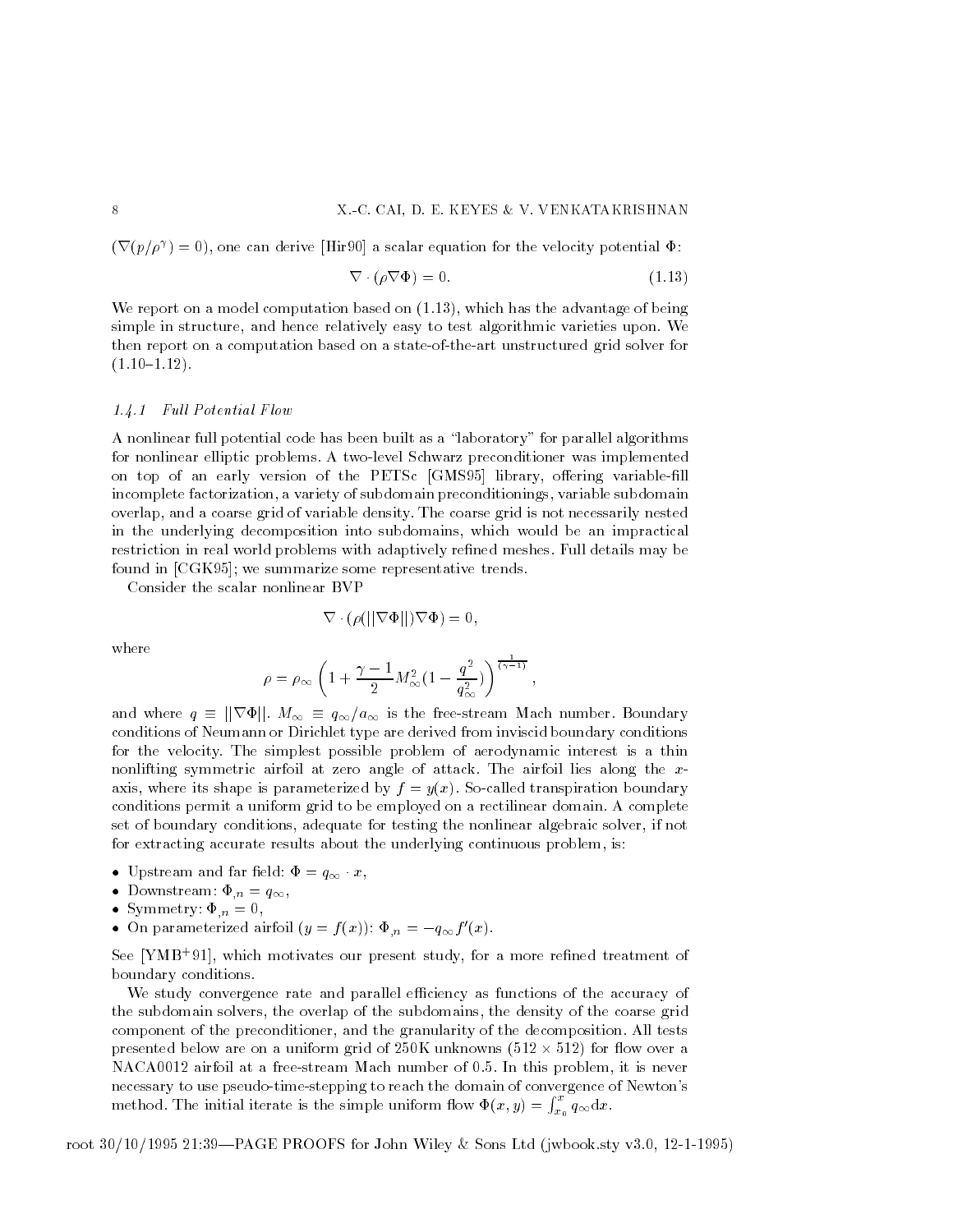**Table 1.4** Effect of preconditioner level of  $\text{III} = \text{F}$  un Fotential problem

| к      |       |        |       |        |        |        |
|--------|-------|--------|-------|--------|--------|--------|
| Newton |       | -      |       |        |        |        |
| GMRES  | 494   | 277    | 222   | 169    | 167    | 166    |
| Time   | 89144 | 512.16 | 41737 | 325.01 | 327.30 | 332.86 |

**Lable 1.0** Effect of subdomain overlap  $\top$  full 1 overlial problem

| ovlp         |        |        |        |        |       |
|--------------|--------|--------|--------|--------|-------|
| Newton       |        |        |        |        |       |
| <b>GMRES</b> | 117    | 92     | ツツ     | 66     | 64    |
| Time         | 278.23 | 246.10 | 222.75 | 211 65 | 21334 |

Each of Tables 1.4 through 1.6 examines the sensitivity of the convergence to a single preconditioner parameter with all others controlled The decomposition of the domain into eight rectangular subdomains is also controlled The total number of outer Newton steps, the accumulated number of inner GMRES steps, and the overall running time of the parallel computation are tabulated

Table  $s$  shows the economic the level of late  $\mathbb{R}$  in ILUK As k varying the level of late  $\mathbb{R}$ to the full discrete dimension of the local Jacobian matrix, the subdomain solves gain increasing exactness. However, there is a law of diminishing returns in convergence rate, and overall execution time actually increases after a minimum, as the cost per iteration begins to rise more rapidly than the number of iterations falls. It has been observed in other contexts for the same full potential equation [TAM] ' 95] that Schwarz methods are forgiving of inexactness in the individual subdomain solves Furthermore a factorization with a fixed level of fill is increasingly accurate as the subdomain over which it is defined gets smaller. Thus, for fine-grained computations, it is not costective to work to work to work to work to work to work to work the individual subdomains In this table  $\mathbb{R}^n$ xed at - and the coarse grid is few than one coarse for a fewer than  $\sim$  . The coarse for  $\sim$  $10,000$  fine-grid vertices.

Table shows the e ect of varying the overlap between subdomains The ovlp listed is the distance that each subdomain is extended into its neighbors; hence the overall zone of overlap is twice as wide As overlap varies from one mesh cell diameter  $h$ , to roughly half the subdomain diameter, convergence rate improves. (For additive methods, too much overlap can lead to deteriorating condition number, however.) Even in the regime of monotonically improving convergence with increase in overlap there is a law of diminishing returns, and overall execution time increases after a minimum, as the cost per iteration rises. In this table, an exact solver is used on all subdomains, and the coarse grid is  $8 \times 9$ .

Table shows the e ect of varying the coarse grid density with exact subdomain solves and subdomain overlap of -h Exceedingly modest coarse grids provide a major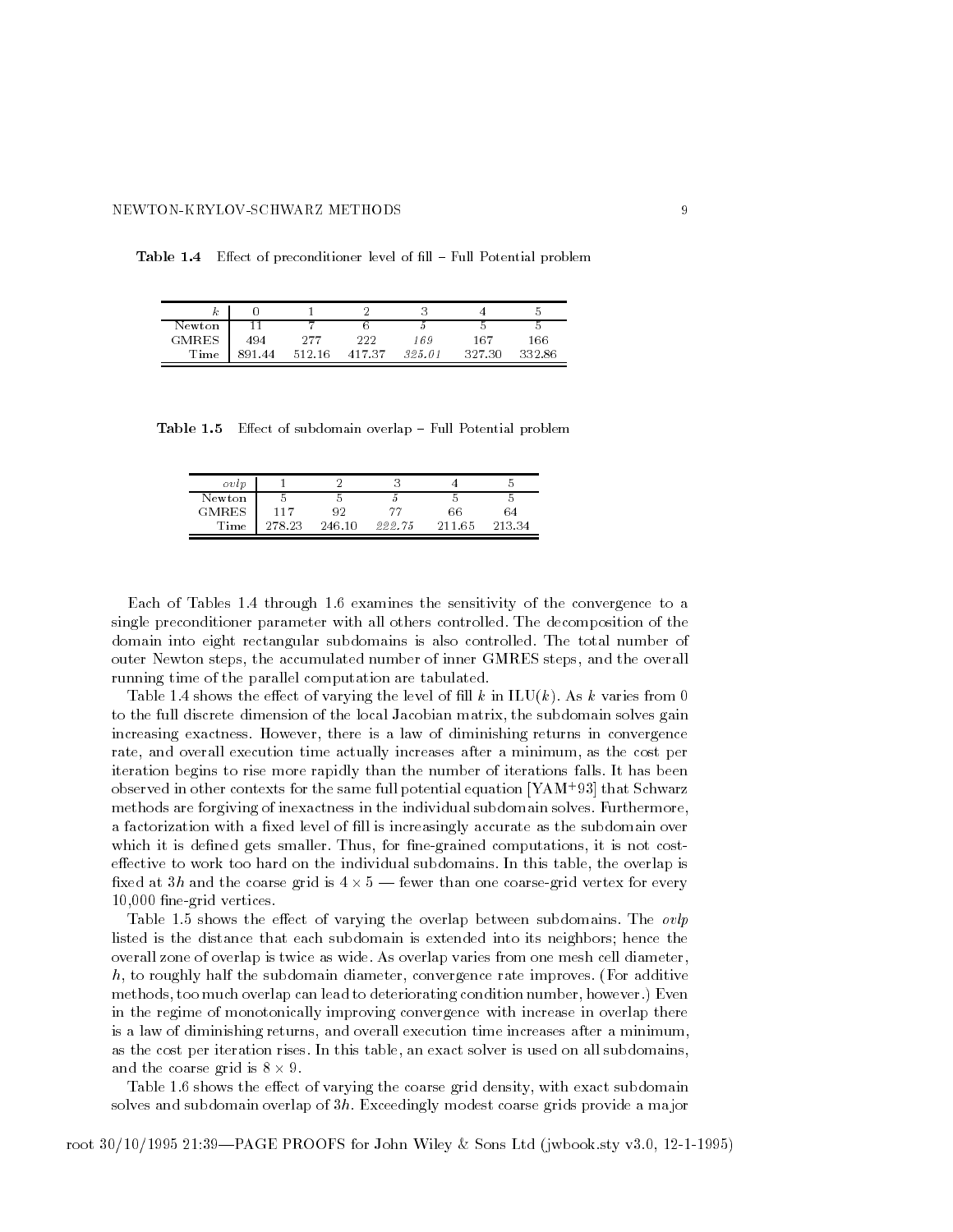**Table 1.0** Effect of coarse-grid density  $=$  Pull Potential problem

| Coarse Grid           | $0 \times 0$ | $2 \times 3$ | $4 \times 5$ | 6 × 7  | $8 \times 9$ |
|-----------------------|--------------|--------------|--------------|--------|--------------|
| Newton                |              |              |              |        |              |
| <b>GMRES</b>          | 164          | 95           | 98           | 89     | 77           |
| $\operatorname{Time}$ | 373.32       | 240.82       | 259.60       | 245.02 | 243.24       |

**Table 1.1** Fixed size scalability results  $\pm$  run I otential code on an IBM SP  $\Delta$ (three different preconditioners)

|       | $k=3$ ILU<br>fill level |           | 3h subdomain<br>overlap |                     | $6 \times 7$ coarse<br>grid density |                |
|-------|-------------------------|-----------|-------------------------|---------------------|-------------------------------------|----------------|
| proc. | sec./iter.              | rel. eff. | sec./iter.              | rel. eft.           | sec./iter.                          | rel. eff.      |
| 8     | 1.92                    | 1.00      | 2.89                    | $1.00$ <sup>+</sup> | 2.75                                | $1.00^{\circ}$ |
| 16    | $1.01\,$                | 0.95      | 1.39                    | 1.04                | 1.59                                | 0.86           |
| 32    | 0.55                    | 0.87      | 0.73                    | 0.99                | 0.89                                | 0.77           |

improvement over no coarse grid at all; however, this is a relatively smooth problem. as with the other parameters, the maniginal benefit is ensure spent on the coarse grid. decreases rapidly and ultimately reverses as the cost per iteration overtakes improved convergence rate

Table 1.7 explores the implementation scalability of the NKS method, as seen over the range of two successive doublings from to  $\mathbf{f}_t$  from to  $\mathbf{f}_t$  from to  $\mathbf{f}_t$ three fixed-size preconditioner combinations (corresponding to the parameter choices in the italicized columns of the first three tables). Dividing elapsed computation times by the number of GMRES inner iterations, to obtain an average cost per iteration on this fixed-size problem, yields the scalability results shown. There is a superunitary relative efficiency for one of the preconditioners, attributable to more favorable cache blocking. The fixed-size parallel efficiencies remain above  $75\%$  throughout the preconditioner parameter and granularity range considered

#### $\ldots$   $\ldots$   $\ldots$   $\ldots$

The problem of inviscid incompressible flow around a two-dimensional four-element airfoil in landing configuration was studied in terms of convergence rate and parallel performance in [Ven94], and the same code was converted to NKS form for the present study The details of the discretization are left to the original reference From [Ven94] we consider the vertex-based discretization with a first-order Roe scheme on the left (out of which we form  $J_{low}$ ), and a second-order Roe scheme on the right (which defines  $f_{high}$ ). The flow is subsonic (Ma = 0.2), with an angle of attack of  $9^\circ$  . Adaptively placed unstructured grids of approximately 0,000 and 10,000 vertices were decomposed into from 1 to 128 load-balanced subdomains, including all power-oftwo granularities in between. We report below on the problem of  $6,019$  vertices, with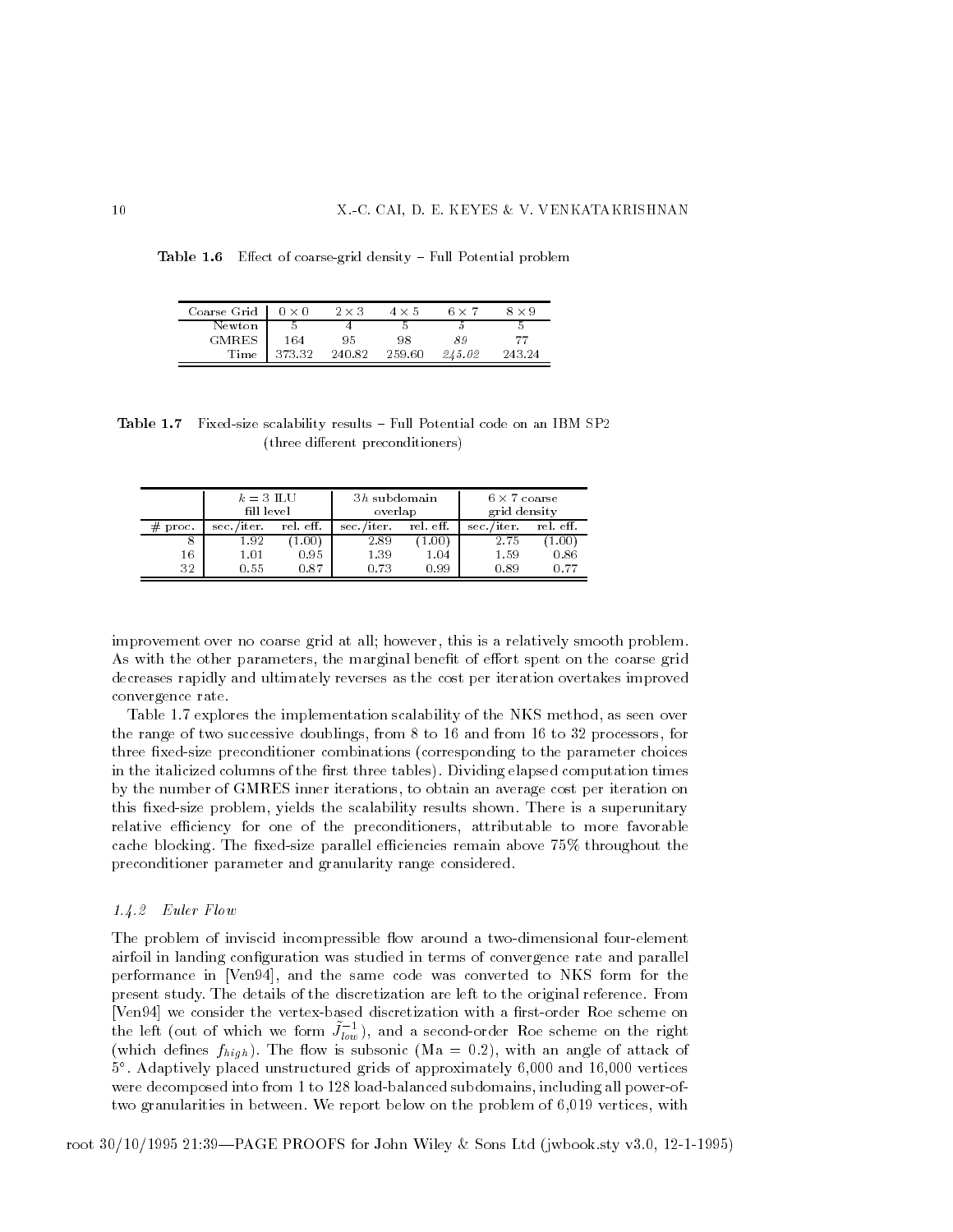

Figure 1.1 Zoom of the unstructured grid cells in the near field.

four degrees of freedom per vertex (giving  $24,076$  as the algebraic dimension of the discrete problem). This is certainly small by parallel computational standards, though it is probably reasonably adequate in two dimensions from a physical modeling point of view, since the unstructured grid is not restricted to quasi-uniformity, and mesh cells are concentrated into small regions between the airfoils requiring the greatest refinement. The clustering can be seen in Fig.  $1.1$ , which shows just a near field subset of the grid. (The grid recedes into the far field with smoothly increasing cell sizes. If the entire grid is is scaled to the page size, the flaps are too small to be visible.)

Figure 1.2 compares the convergence histories of the defect correction and NKS solvers, over a range of time sufficient to that permit the reduction of the residual of the NKS method to drop to within an order of magnitude of  $\varepsilon_{mach}$ . Both solvers utilize a residual adaptive setting of the CFL number relationship of the size of the size of the size of the time step  $\mathcal{A}$ the pseudo-transient code), known as "switched evolution/relaxation"  $(SER)$  [ML85]. Starting from some small initial CFL number, CFL is adaptively advanced according  $\mathbf{to}$ :

$$
CFL^{l+1} = CFL^{l} \cdot \frac{||f(u)^{l-1}||}{||f(u)^{l}||}.
$$

As  $||f(u)|| \rightarrow 0, \, \mathit{ot} \rightarrow \infty$ . In practice, it is wise to bound the relative growth of CFL in any one step by some factor and/or to bound it asymptotically in the range of to preserve a modest diagonal dominance for the linear subiterations Since convergence is not generally monotonic in  $||f(u)||$ . CFL may also adaptively decrease, and it should be ratcheted away from too large a relative decrease, as well.

Both solvers use the same Schwarz preconditioner, namely one-cell overlap and point-block  $ILU(0)$  in each subdomain. NKS is clearly superior to defect correction in convergence rate, though the cost per iteration is sufficiently high that defect correction is faster in execution time up to a modest residual reduction. (The cross-over point in the right plot is at about a reduction of  $10^4$  of the initial residual. A polyalgorithm,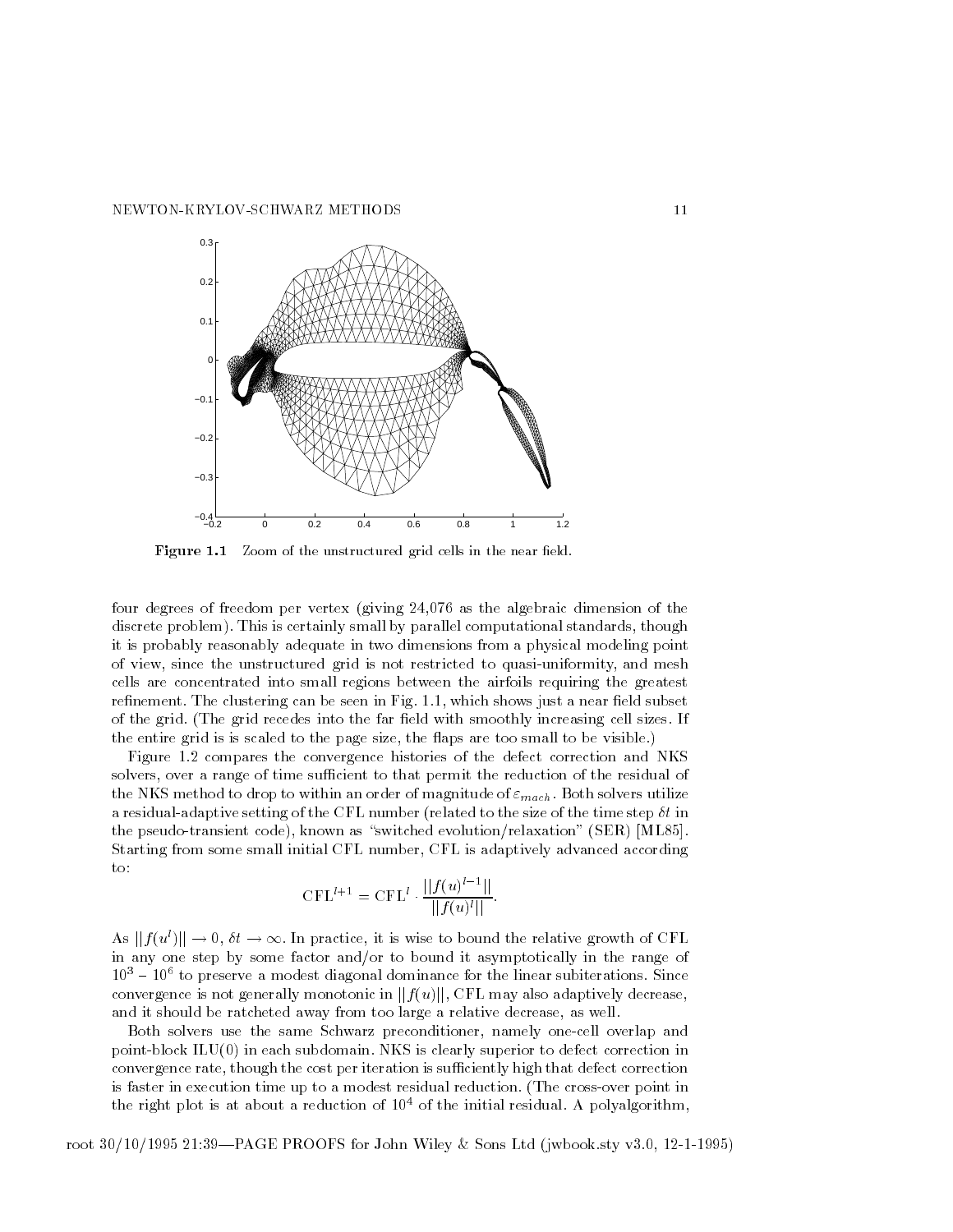

**Figure 1.2** INOTHE OF Steady-State residual vs. Herations (felt) and vs. execution time on 32 nodes of the Intel Paragon (right) for the defect correction scheme dashed and the NKS method document and the NKS matched

initially defect correction then switched to NKS when defect correction prohibits fast growth in CFL, may ultimately be much faster than either pure algorithm exclusively, as demonstrated for a related problem in [NWAK95], and as found in preliminary experiments for the present problem.) The asymptotic convergence rate is shown to be linear, since we truncated the Newton iterations well above the tolerances necessary to guarantee superlinear or quadratic convergence Improving the constant in linear convergence is reason enough to use the matrix-free split discretization method  $(1.5)$ . Table 1.8 compares the performance of the NKS version of the solver across three doublings of the processor force of the Intel Paragon for this fixed-size problem. The secondorder evaluation of uses in factories that requires that requires that requires that requires that requires  $\alpha$ later their fluxes, be communicated across subdomain boundaries each time the routine to evaluate the nonlinear residual is called. This imposes an extra communication burden per iteration on the matrix-free NKS solver, relative to a method that explicitly stores the elements of the Jacobian. Nevertheless, for residual norm reductions of more than a few orders of magnitude, the parallelized NKS solver is faster than the parallelized defect correction solver The number of subdomains matches the number of processors, so convergence rate of the preconditioned system degrades slowly with increasing granularity, as coupling is lost in the preconditioner. However, the number of Krylov vectors per Newton iteration is bounded (at 2 restart cycles of  $25$  each), so the data translates directly to parallelization efficiency of the truncated Newton method.

In this example, no coarse grid is used, but  $[Van94]$  compares the defect correction form of the algorithm with and without a coarse grid. The coarse grid appears multiplicatively rather than additively, as in  $(1.1)$ . The restriction operator consists of summing subdomain boundary fluxes and the prolongation operator is essentially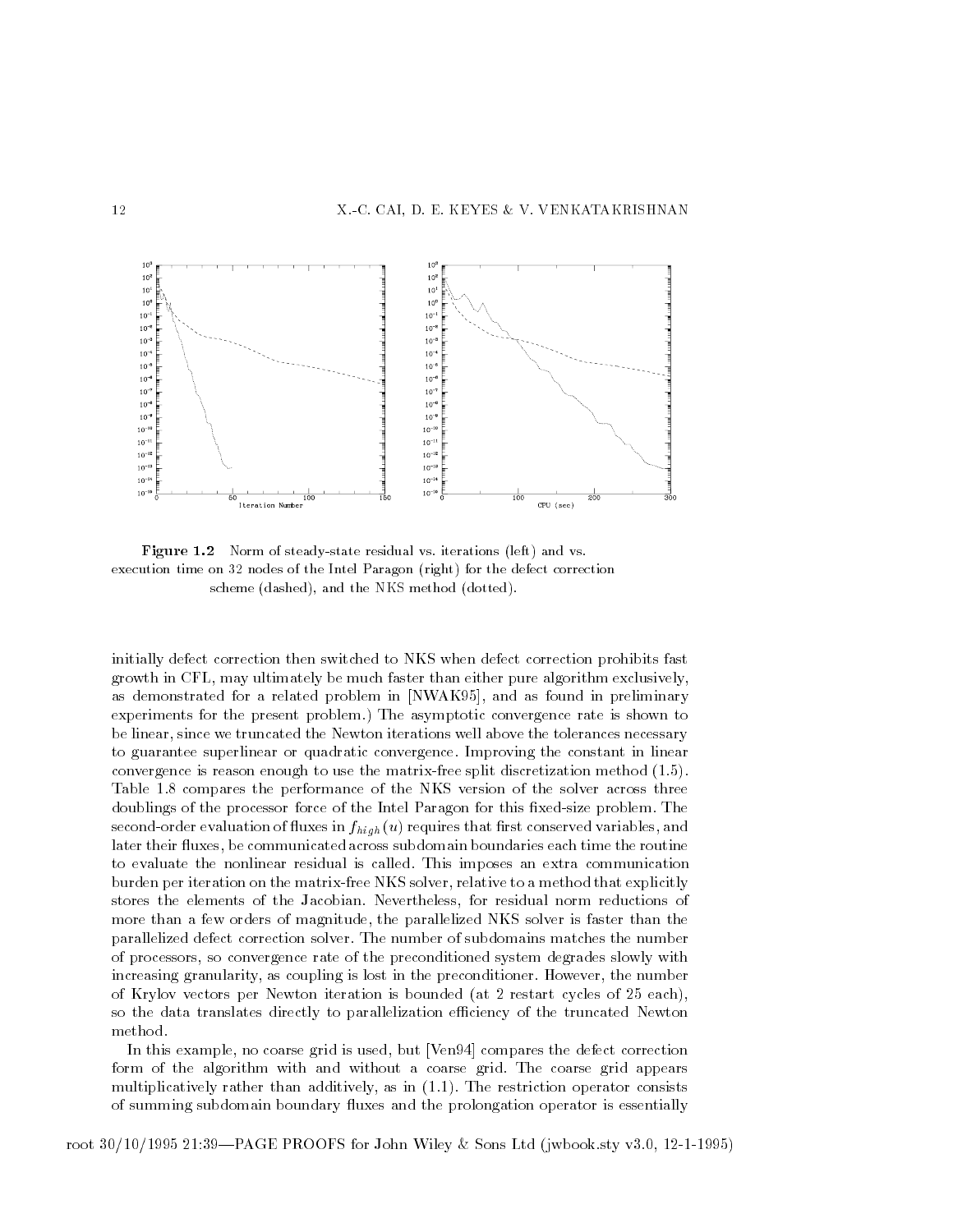| proc.<br># | sec./iter. | rel. eff. |
|------------|------------|-----------|
|            | 36.09      | (1.00)    |
| 8          | 19.21      | 0.94      |
| 16         | 10.65      | 0.85      |
| 32         | 6.25       | 0.72      |

**Table 1.6** Wall-clock performance and relative parallel entitlency for unstructured Euler code on an Intel Paragon

piecewise constant subdomain extension followed by a boundary relaxation process On the original platform of the Intel  $\text{PSC}/2$ , the convergence rate advantage of the coarse grid is nearly completely cancelled by the sequential bottleneck The coarse grid aspect of the preconditioner demands further attention

## 1.5 CONCLUSIONS AND RELATED EXTENSIONS

we have shown that steady are shown in the steady through the steady contributions for the steady of the steady potential and Euler can be e ectively solved and coste ectively solved in parallel by NKS methods

The NK technique has been compared with V-cycle multigrid on Euler and Navier-Stokes problems without parallelizing the preconditioning in  $Key95$ , NWAK95. For a subsonic unstructured grid example, NK trails multigrid in execution time by a factor of only about 1.5. This penalty can be accepted when it is realized that the NK method has the advantage of doing all of its computation without generation of a family of coarse unstructured grids (which is difficult for three-dimensional unstructured grids). This work has been extended to three-dimensional problems in [NWAK95].

Largescale timedependent problems su ering from multiple scales often require parallel implicit algorithms The KS technique has been shown e ective in the unsteady Navier-Stokes context in [CFS96]. In [CFS96], two of the same parameters explored herein (level of fill in the local ILU factorizations and subdomain overlap) are varied to produce a Schwarz preconditioner whose strength can be adjusted to adapt to the varying time-evolving ill-conditioning of the linear system arising at each implicit time step

A variety of CFD applications are (or have inner) nonlinear elliptically-dominated problems amenable to solution by NKS algorithms, which are characterized by low storage requirements (for an implicit method) and locally concentrated data dependencies with small overlaps between the preconditioner blocks The addition of a global coarse grid in the Schwarz preconditioner is often extensive and the Schwarz preconditioner is often extensive architectural lyrically conditioner is often extensive and the Schwarz preconditioner is often extensiv convenient A deterrent to the widespread adoption of NKS algorithms is the large number of parameters that require tuning. Each component (Newton, Krylov, and Schwarz) has its own set of parameters, the most important of which, in our experience, is the convergence criterion for the inner Krylov subiterations. In large-scale, poorly preconditioned problems, including the test problems of this paper, tunings that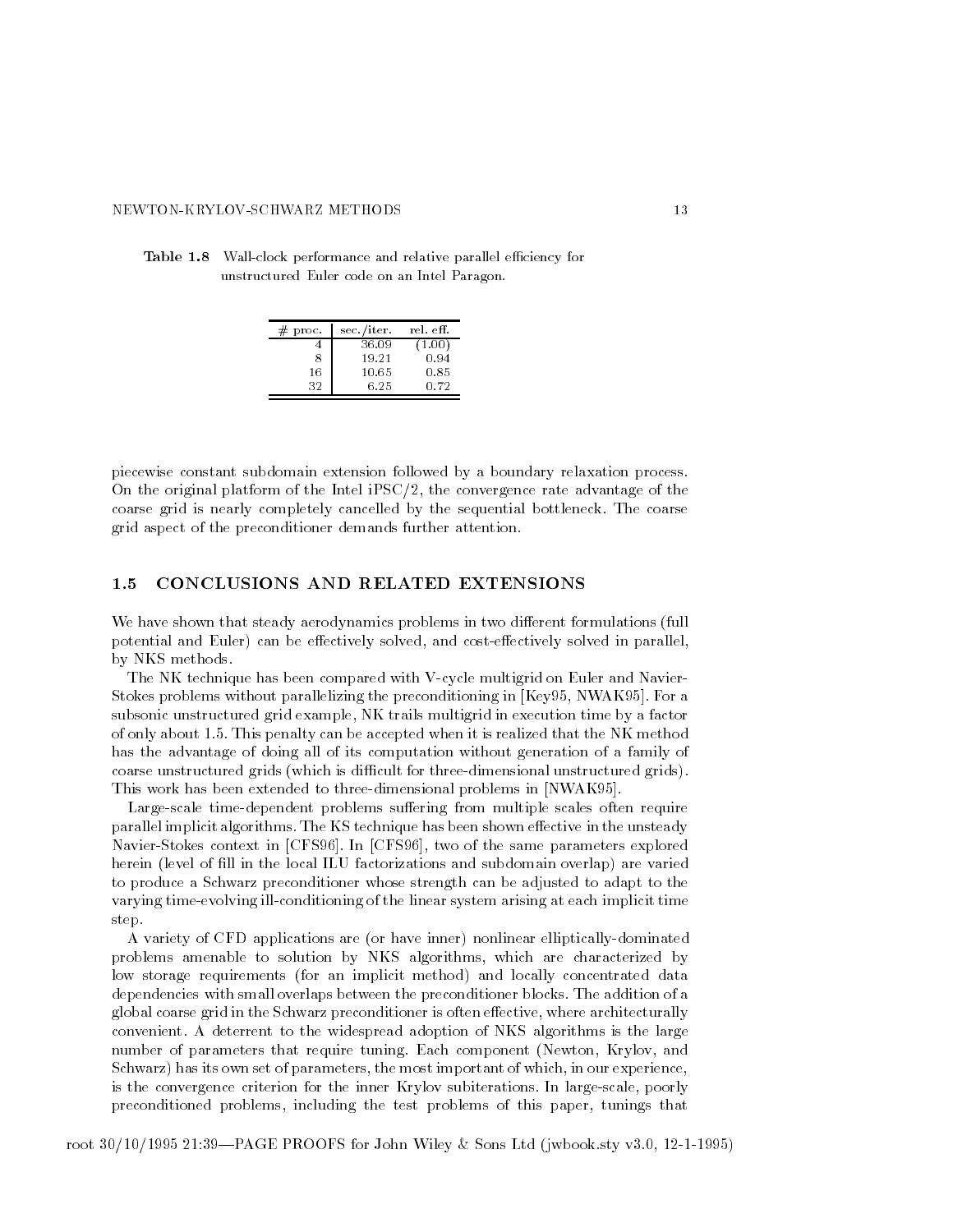guarantee quadratic convergence lead to unacceptable inner iteration counts and/or memory consumption. However, the plethora of parameters can be exploited, in principles in produce optimizes indicated in opdice and time for a given produced classes Though parametric tuning is important to performance, conservative robust choices are not difficult.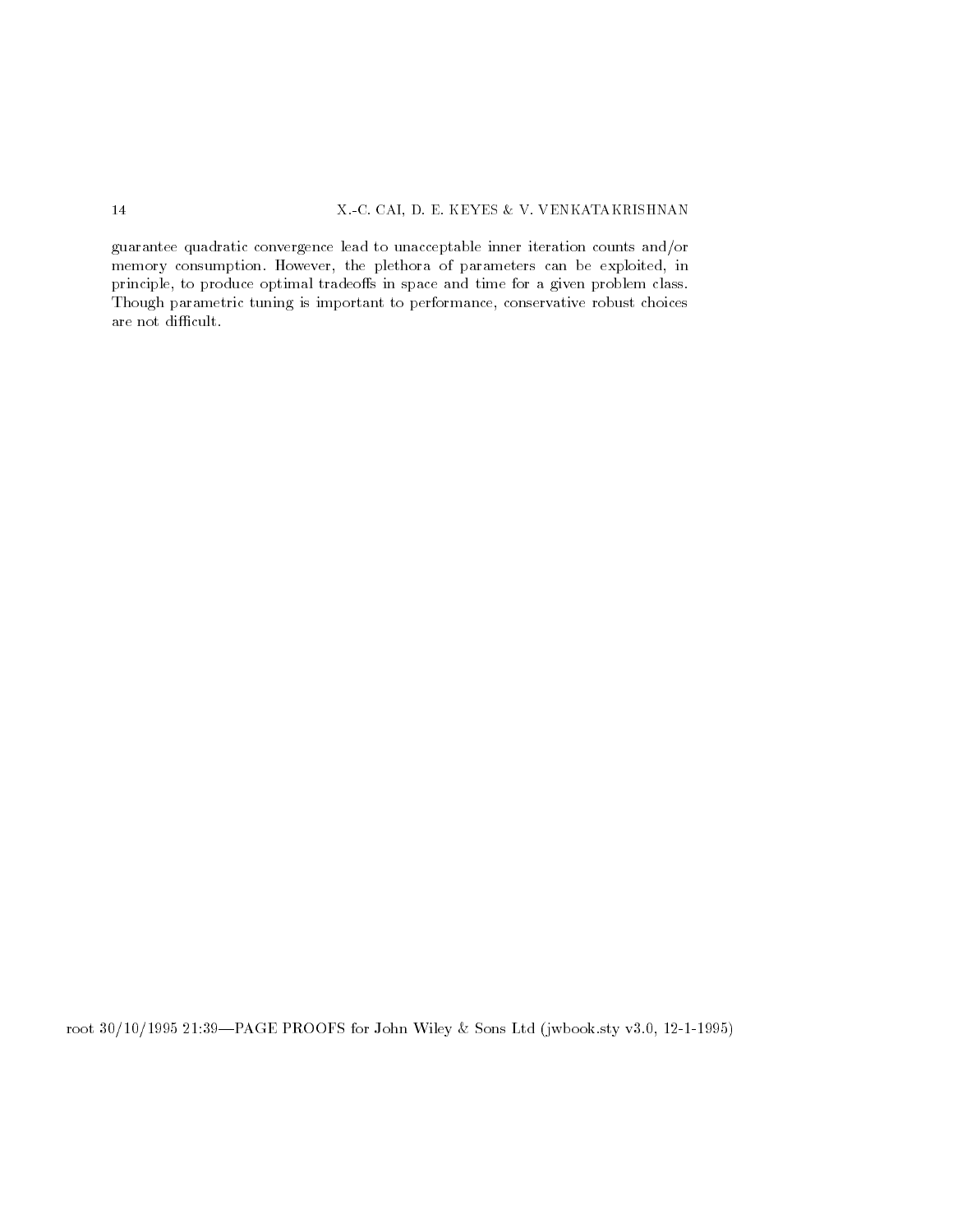# References

- $\blacksquare$  . The construction of the construction of the construction of the construction of the construction of the construction of the construction of the construction of the construction of the construction of the construc of preconditioners for elliptic problems by substructuring- I Mathematics of Computation in the computation of the computation of the computation of the computation of the computation of the computation of the computation of the computation of the computation of the computation of the computation o
- [BS90] Brown P. and Saad Y. (1990) Hybrid Krylov methods for nonlinear systems of equations. SIAM Journal of Scientific and Statistical Computing
- $\blacksquare$  . The case of the case of the case of the case of the case of the case of the case of the case of the case of the case of the case of the case of the case of the case of the case of the case of the case of the case unsteady compressible Navier-Stokes equations on unstructured meshes. In  $\mathbf{P} = \mathbf{P}$ methods in Sciences and Engineering Wiley-Steel, Schedulers,
- , and a comparison of the comparison of the comparison of the comparison of the comparison of the comparison of some domain decomposition and ILU preconditioned iterative methods for nonsymmetric elliptic problems. Journal of Numerical Linear Algebra and Applications
- rested to the contract when the contract of the contract of the contract of the contract of the contract of the implementation of Newton-Krylov-Schwarz algorithms for the transonic full potential equation ICASE Technical Report- in preparation
- and Cai XC-Cai XC-Cai XC-Cai XC-Cai XC-Cai XC-Cai XC-Cai XC-Cai XC-Cai XC-Cai XC-Cai XC-Cai XC-Cai XC-Cai XC-C Newton-Krylov-Schwarz methods in CFD. In Hebeker F. and Rannacher R. (eds) Proceedings of an International Workshop on Numerical Methods for the naviers- pages et al. Stockes Equations- pages et al. Stockes Equations- pages et al. Stockes Equations- pages
- [CM94] Chan T. F. and Mathew T. (1994) Domain decomposition algorithms. Acta Numerica pages
- [DW87] Dryja M. and Widlund O. B. (1987) An additive variant of the Schwarz alternating method for the case of many subregions. Technical Report 339, Courant Institute, NYU.
- [GK89] Gropp W. D. and Keyes D. E. (1989) Domain decomposition on parallel computers Impact of Computing in Science and Engineering
- , where  $\epsilon$  , we have the contract with an extremely working the second contract of the second contract of the second contract of the second contract of the second contract of the second contract of the second contract of argon - Argonne Mercycle Angeles Andrew Margonne National Laboratory
- [Hir90] Hirsch C. (ed) (1990) Numerical Computation of Internal and External Flows- Vol Wiley- Chichester
- [Hwa93] Hwang K. (1993) Advanced Computer Architectures: Parallelism, scalability, which is a programmability of the Programmability Chapter of the Programmability Chapter of the C
- [JF95] Jiang H. and Forsyth P. A. (1995) Robust linear and nonlinear strategies for solution of the transonic Euler equations Computers Fluids
- [Key95] Keyes D. E. (1995) Aerodynamic applications of Newton-Krylov-Schwarz solvers In Narasimha R ed Proceedings of the th International Conference on Numerical Methods in Fluid Dynamics Springer Verlag- New York
- [KG87] Keyes D. E. and Gropp W. D. (1987) A comparison of domain decomposition techniques for elliptic partial differential equations and their parallel implementation. SIAM Journal of Scientific and Statistical Computing

Domain Decomposition Methods in Sciences and EngineeringEditor R. Glowinski

©1996 John Wiley & Sons Ltd.